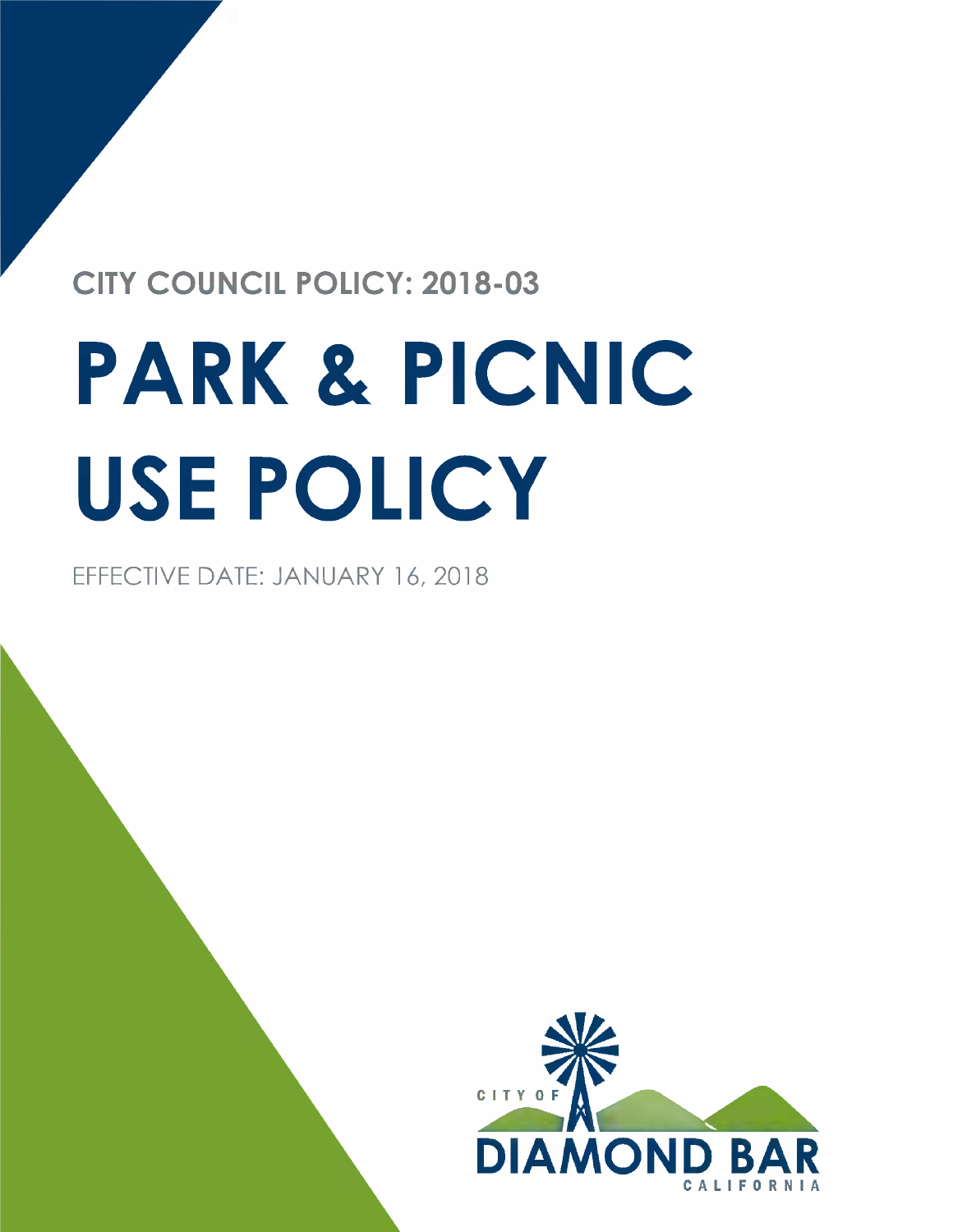#### 1 Policy Statement

- 1.1 The purpose of this Park & Picnic Use Policy is to ensure that the use of the picnic areas are granted in a fair and equitable manner for meetings, activities, and events, which are recreational, social, and/or civic in nature, offering services of interest and need to the community. Fees charged for the use of the picnic areas are intended to partially recoup on-going maintenance and operation costs of the facility. The City Manager has the discretion to make operational policy changes while policy changes pertaining to the fees will be reviewed by the Parks & Recreation Commission and approved by the City Council.
- 1.2 Staff shall be responsible for enforcement of all policies, rules, and regulations established in this policy and shall have the authority to deny or terminate the use of the facility if a determination is made that the use does not conform to the requirements of this policy and/or may cause damage to the facility.
- 1.3 City staff shall oversee and supervise all events at City facilities for the safety and well-being of the public and facility. Staff shall be responsible for and have complete authority over the facility being used, all equipment, participants, activities, alcohol service and any security firm(s) on site per the terms of this policy. Staff shall have authority to request changes in activities or cessation of activities. Users must comply with staff requests and instructions.
- 1.4 This policy covers use of designated picnic areas within the City's parks. Requests for field and court use require a separate application and are covered within the Athletic Facility Use and Allocation Policy.
- 1.5 The City Manager has the discretion to make operational policy changes while policy changes pertaining to the fees will be reviewed by the Parks & Recreation Commission and approved by the City Council.

#### 2 Picnic Areas

2.1 Use of City picnic facilities is subject to the maximum capacities shown in Exhibit A. All rentals are subject to and may not exceed the maximum capacities. Failure to comply may result in termination of event.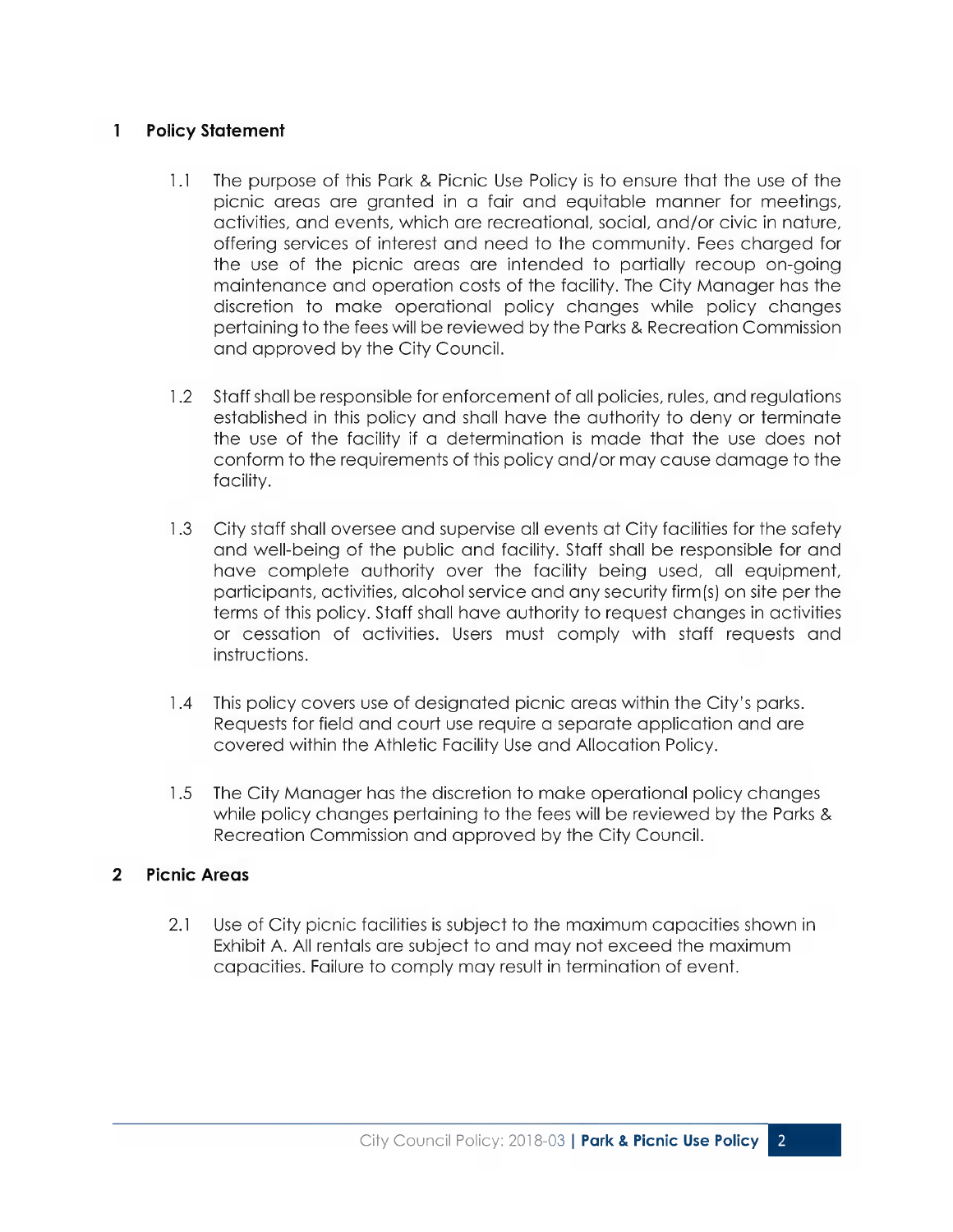#### 3 Priority Rating

- 3.1 An individual or group seeking permission to utilize a picnic area will be classified in one of the following priority groups. These classifications are used to establish priority of use and the applicability and amount of the fee and/ or deposit. The groups are as follows, in descending order of priority:
	- 3.1.1 Group A Activities conducted and/or sponsored by the City of Diamond Bar.
	- 3.1.2 Group B Activities conducted by the City recognized Senior citizen membership groups. Priority within this group shall be determined by the overall number of Diamond Bar residents served per group after review of verified membership rosters by Parks & Recreation Director.
	- 3.1.3 Group C Activities conducted by other Governmental agencies, local school districts, or Diamond Bar based non-profit organizations.
	- 3.1.4 Group D Private events conducted by Diamond Bar residents, resident groups/organizations, and Diamond Bar-based businesses.
	- 3.1.5 Group E Private events conducted by non-residents, non-resident groups/organizations, and businesses based outside Diamond Bar.

#### 4 Picnic Reservations – Application Process

- 4.1 Any person or group wishing to reserve a picnic facility must submit a complete Application for Use of Facilities to the Parks & Recreation Department at least fourteen ( 14) days but not more than one year prior to the event or activity.
- 4.2 Reserved use of picnic facilities requires payment of applicable fees and deposits as adopted by the City Council. Reservations and associated fees and deposits apply to all groups of thirty (30) or more.
- 4.3 Each reservation is subject to the approval of the City on a first come, first serve basis.
- 4.4 If the proposed use could create traffic and/or safety concerns, the City reserves the right to require that the user, at its sole expense, obtain security through the Los Angeles County Sheriff's Department.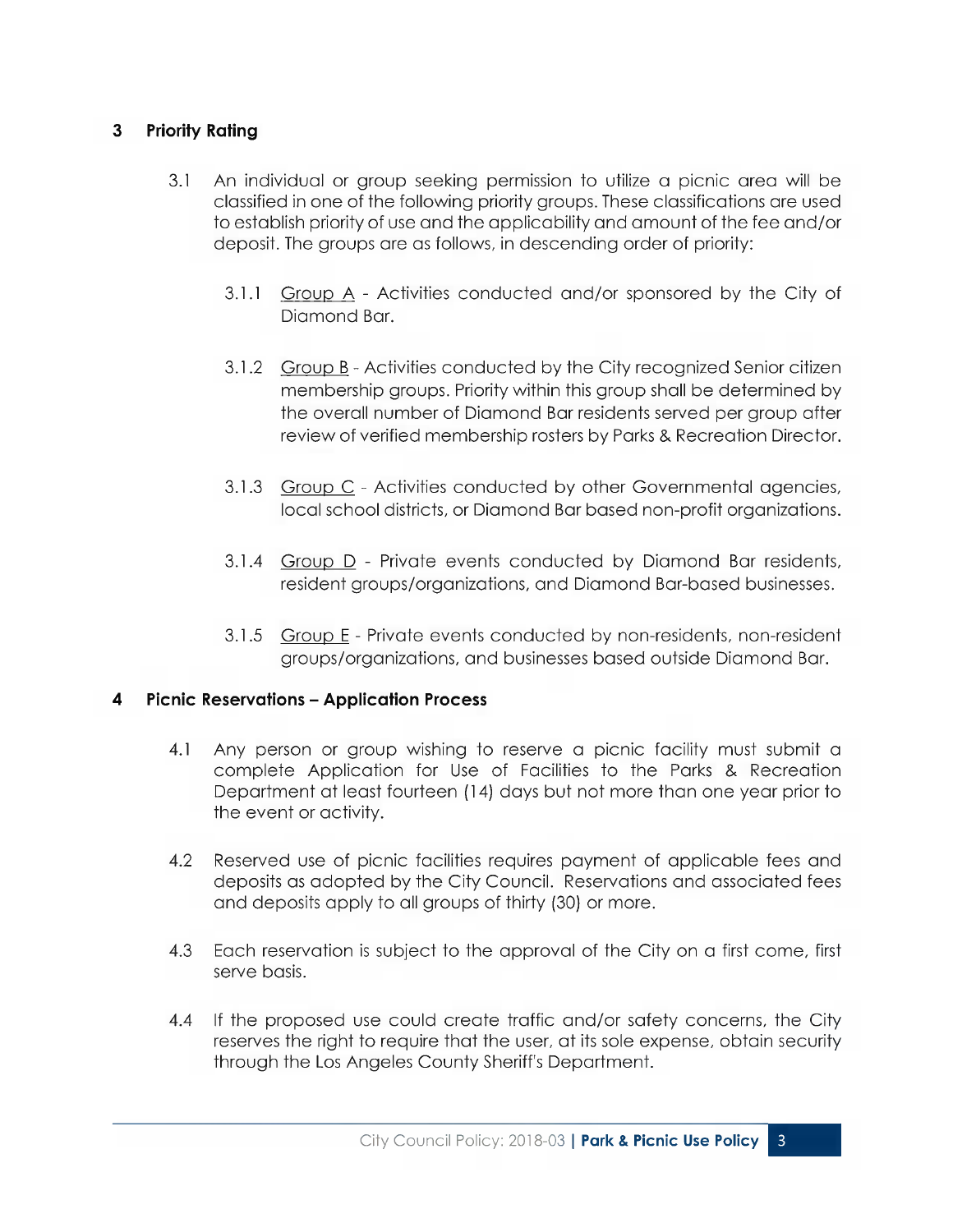#### 5 Payments

5.1 All picnic rentals must be paid in full at the time of reservation.

#### 6 Cancellation Policy

- 6.1 Picnic reservations cancelled 7 days or more prior to the event will receive a refund of fees minus 50%.
- 6.2 Picnic reservations cancelled 6 days or less prior to the event will receive no refund of rental fees and a full refund of cleaning deposit and insurance fees if any were paid.
- 6.3 The City of Diamond Bar may cancel the use of park facilities for cause or convenience.

#### 7 Rules & Regulations

- 7.1 All park users must comply with all provisions of the Diamond Bar Municipal Code.
- 7.2 Animals
	- 7.2.1 Animals, except for leashed dogs and cats and licensed service animals, are not permitted at City parks. Diamond Bar Municipal Code section 12.00.260 specially prohibits animals outside the Diamond Bar Center or in Summit Ridge Park (except leashed dogs and cats) unless permitted by the Parks & Recreation Director.
	- 7.2.2 Permits will be considered when animal is provided by an insured business. The animal must remain under the control of the business animal handler at all times. Business must provide one million dollars 1,000,000) in liability/property damage insurance listing the City of Diamond Bar as an additional insured, per this policy. If approved, an animal deposit in the amount established in the City Councilapproved fee schedule shall be required.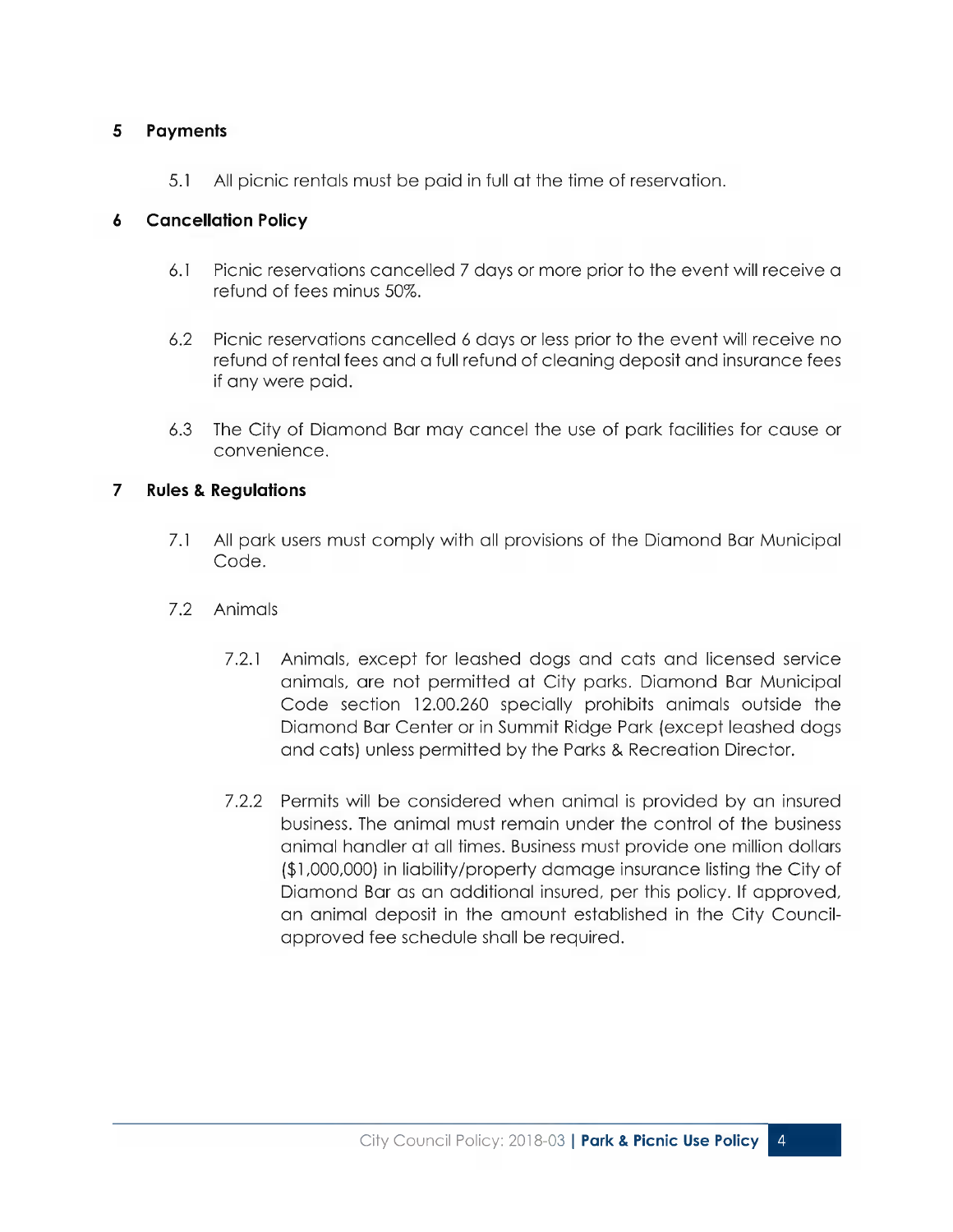- 7.3 The City reserves the right to cancel or suspend Facility Use Permits when inclement weather or other conditions threaten the health and safety of participants and/or may result in damage City Facilities. Such conditions may include, but are not limited to rain, mud, standing water, lightning, earthquakes, and general maintenance issues. The Public Works Department, Maintenance Division is authorized to close any City Facilities deemed to be unsafe or unplayable. The decision of the Park & Recreation Director or designee is final. City staff will contact permit holders to notify them of any closures.
- 7.4 The City is responsible for general maintenance of City Facilities. Users should immediately report any hazards, damage, or acts of vandalism to the Parks Recreation Department (909-839-7070) or Public Works Department (909- 839-7060), in emergency or after-hours situations, the Los Angeles County Sheriff's Department (909-595-2264). It is the policy of the City of Diamond Bar to prosecute to the fullest extent possible any individual committing willful acts of vandalism or damage to City Facilities.
- 7.5 Motorized vehicles are not permitted on parks, fields, or courts without written authorization of the City as a condition of a Facility Use Permit. Special requests for motorized vehicle use shall be made in writing and submitted for consideration with the Picnic Application for each allocation period.
- 7.6 Overnight use of City parks is available only to Diamond Bar-based non-profit organizations and requires written authorization of the City. Diamond Barbased non-profit organizations may request overnight use by submitting a written request to the Parks & Recreation Department a minimum of fifteen 15) days prior to the proposed use. If the request is approved, it is the responsibility of the requesting organization to:
	- 7.6.1 Maintain appropriate adult chaperones.
	- 7.6.2 Notify the Sheriff's Department of an overnight campout.
	- 7.6.3 Request Sheriff patrols during the campout.
	- 7.6.4 Meet all required insurance requirements.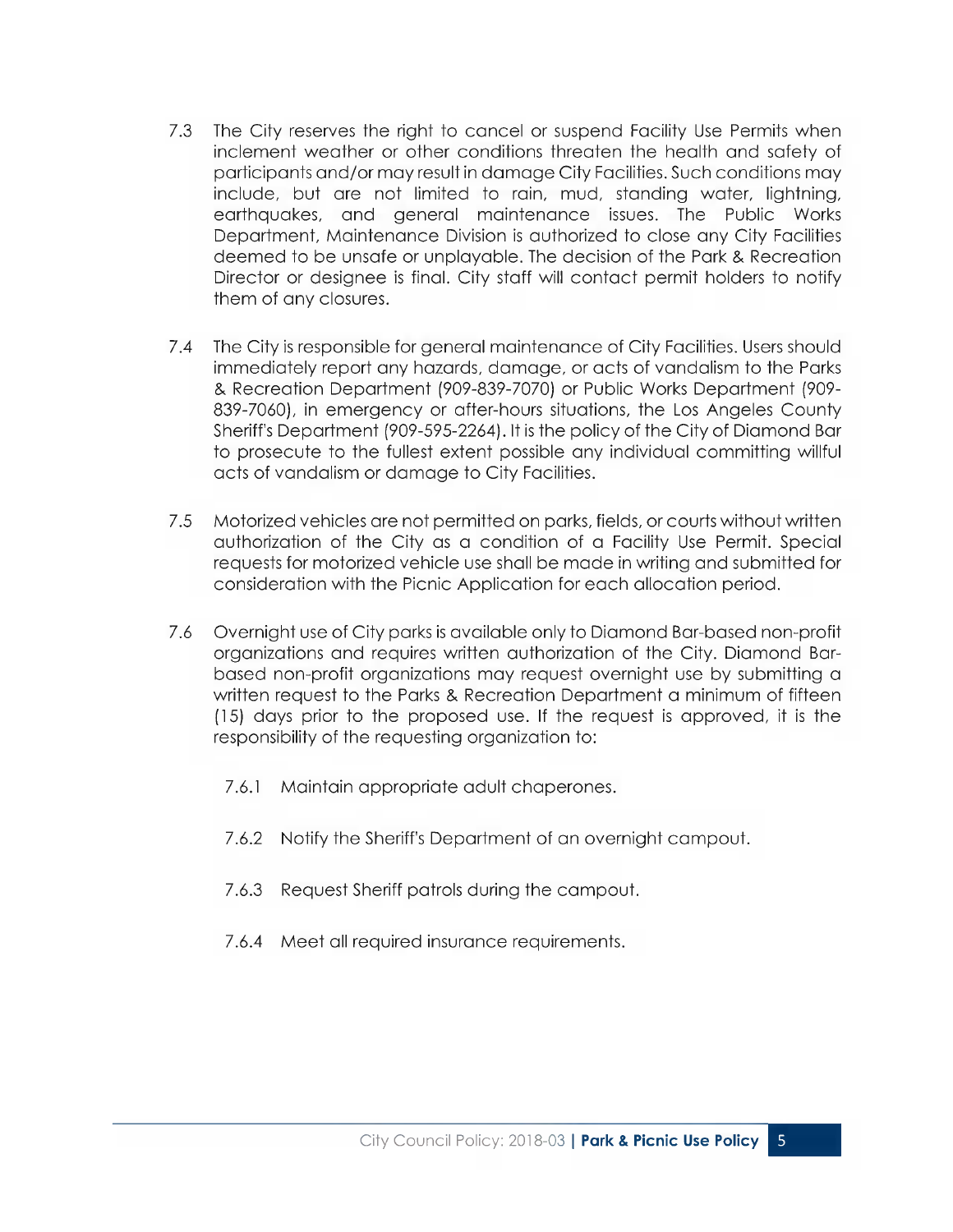#### 7.7 Public Address Systems

- 7.7.1 No person or group shall use any public address system and/or sound amplification equipment at any City Facility without first submitting a written request a minimum of ten business days prior to the proposed use and receiving subsequent written approval from the Parks & Recreation Director or designee.
- 7.7.2 The use of the public address system must not unreasonably interfere or disturb surrounding residences, nor shall the use of the public address system detract from or interfere with the general public's use and enjoyment of the park. The direction of the public address system's speakers must be directed toward activity spectators and away from the surrounding residential areas. Public address system use is permitted only between the hours of 10:00am and 9:00pm daily.
- 7.7.3 In addition to the provisions in this policy, any use of public address systems and/or sound amplification equipment is subject to the provisions of Title 8 of the Diamond Bar Municipal Code. Failure to comply with the above requirements will result in immediate disconnection of the public address system and may result in forfeiture of Facility Use Permit.
- 7.8 Where the possession, transporting, selling, giving away, or consumption of alcoholic beverages is allowed in parks pursuant to Section 12.00.280 of the Diamond Bar Municipal Code, the user is subject to all provisions of Section 12 Alcohol Use of the Facility Use & Rental Policy (City Council Policy 2018-01).
- 7.9 Participants, spectators, coaches and others must comply with all parking regulations. No parking is allowed outside marked parking areas unless authorized in writing by the City. Large events or tournaments may require additional traffic control plans per the City's public safety officials.
- 7.10 Users are expected to cooperate with the City to preserve playing surfaces at City Facilities by following these guidelines:
	- 7.10.1 Do not use turf areas that are wet or muddy.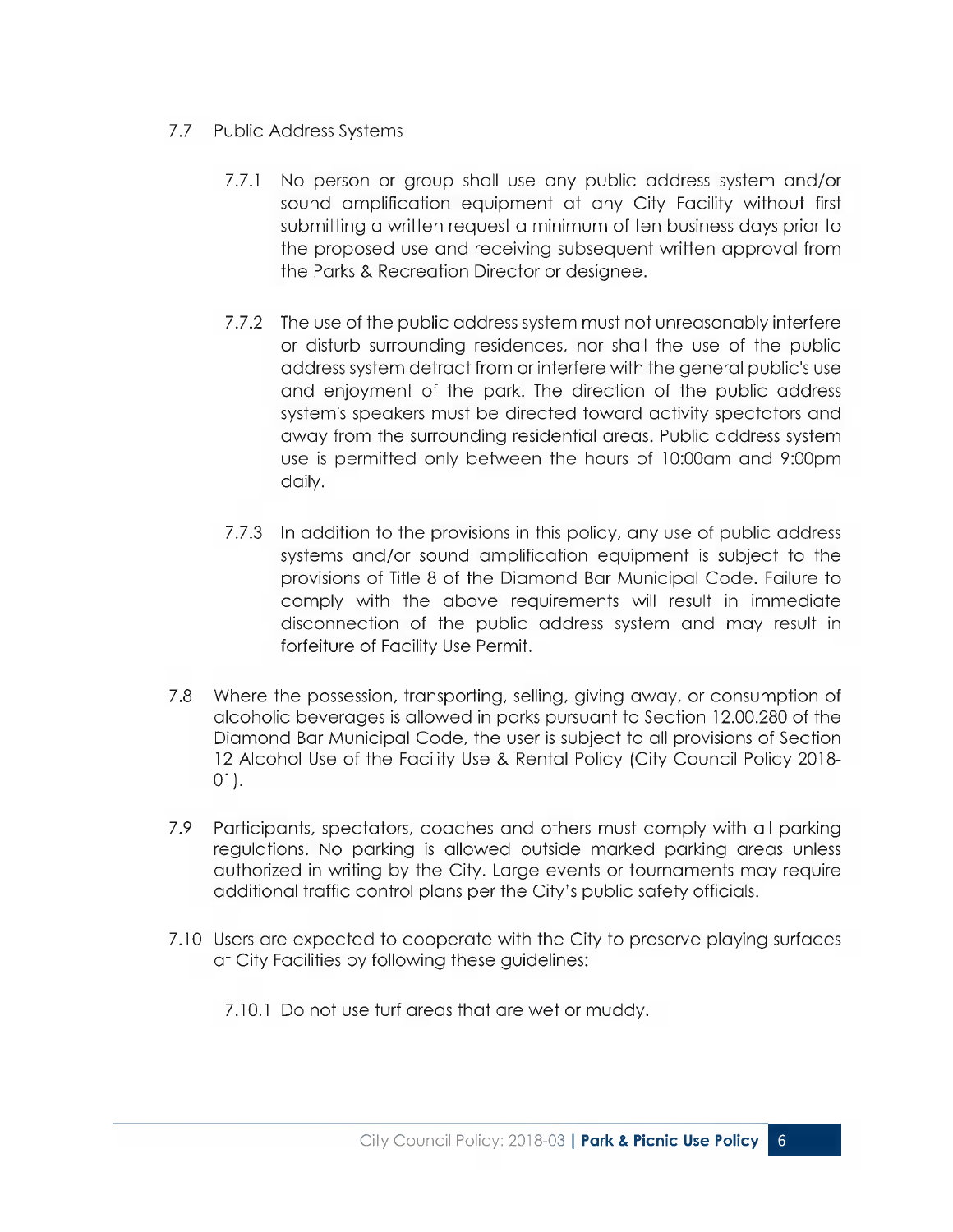- 7.10.2 Rotate play between different sections of turf to reduce excessive turf wear in a single area.
- 7.10.3 Divots must be replaced at the end of each use to help reestablish loose turf.
- 7.10.4 Avoid placing tarps or other coverings on turf playing surfaces.
- 7.10.5 Soccer and football practices are not allowed on dirt infield areas of baseball/softball diamonds.
- 7.11 Water activities, including, but not limited to dunk tanks and water slides, are not allowed at City facilities.
- 7.12 No fires of any kind, including campfires, liquid fluids or charcoal fires are allowed except in barbecues provided.

#### 8 Insurance

- 8.1 Any reservation with 50 or more in attendance must comply with City insurance requirements. Permitted users of City Facilities must agree to indemnify and hold the City harmless, and must provide evidence of appropriate insurance to back up the indemnity agreement. User must sign and submit a completed City-provided indemnification form at least 14 days prior to the scheduled use of facilities.
- 8.2 User must provide evidence of the required insurance coverage. User shall maintain commercial general liability insurance with coverage at least as broad as Insurance Services Office form CG00 01, in an amount not less than \$1,000,000 per occurrence, \$2,000,000 general aggregate, for bodily injury, personal injury, and property damage. The policy must include contractual liability that has not been amended. Any endorsement restricting standard ISO "insured contract" language will not be accepted. The City, its officers, officials, agents, and employees shall be included as additional insureds on the policy. Policies must include a provision requiring a thirty (30) day written cancellation notice to the City. The City reserves the right to require additional insurance requirements as determined to be appropriate for the requested use. Proof of insurance must be submitted to the Parks & Recreation Department and City Clerk at least 14 days prior to the first scheduled use of facilities.
- 8.3 Special event insurance is available to occasional and one-time users through the City and can be purchased by the participating group. Contact the Parks Recreation Department at 909-839-7070 for information.